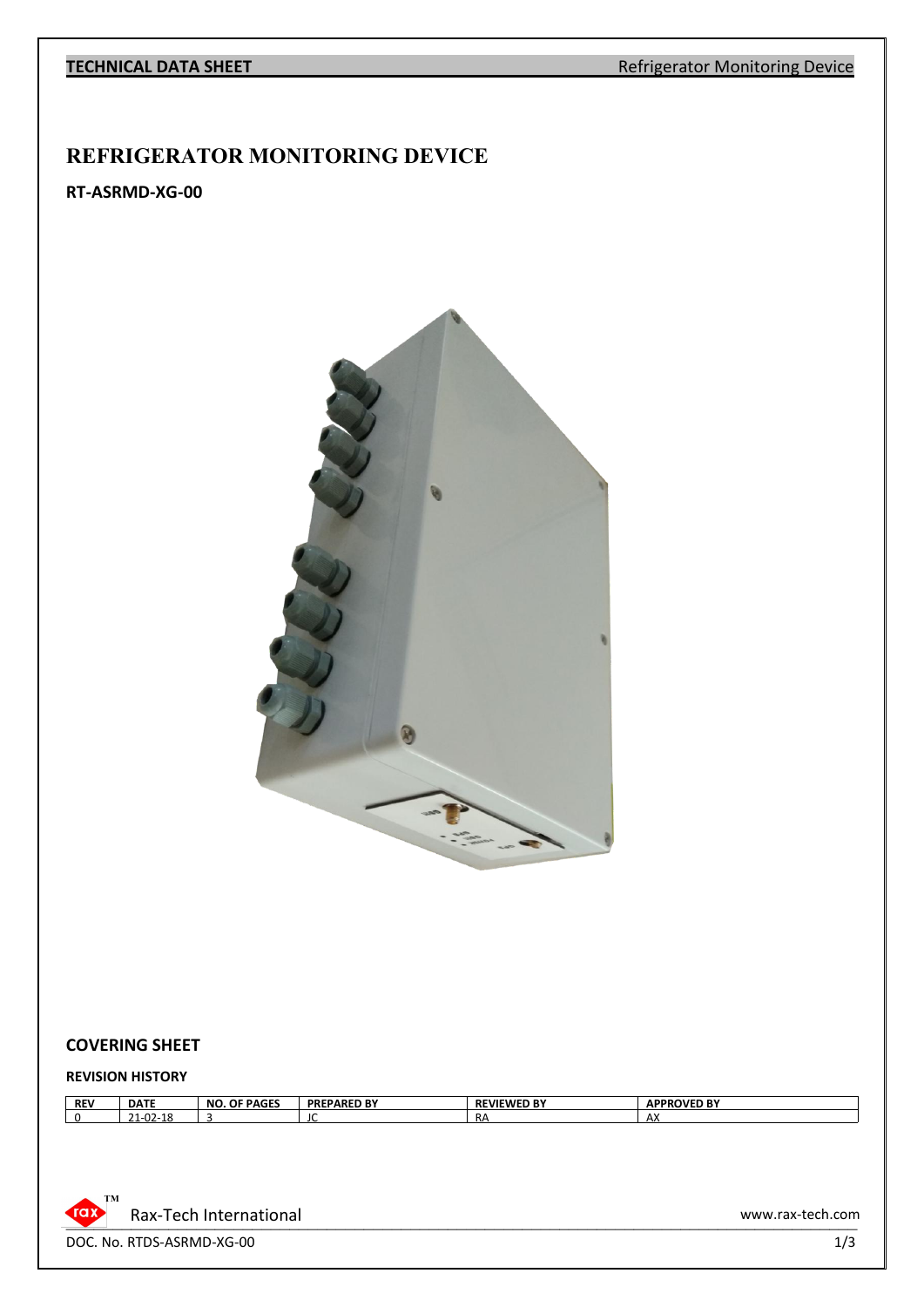## **TECHNICAL DATA SHEET Refrigerator Monitoring Device**

# **REFRIGERATOR MONITORING DEVICE**

**RT-ASRMD-XG-00**



## **PRODUCT OVERVIEW:**

The Refrigerator Monitoring System is used to monitor the different status of the refrigerator such as temperature, Door open/close, location of the Refrigerator and the Weight of individual trays. These status information are passed to a remote server using GPRS data packets from the system, and the same is alerted and displayed in a web page for the user view and also as a Alert. The user can take the statistics of the data and use it for any analysis, and records.

### **FEATURES:**

- Compact housing.
- GPS/GPRS used to provide precise time and date.
- Flash used to store the unsent alert packets.
- $\checkmark$  GPRS connectivity to transfer the data to the server.
- $\checkmark$  Temperature Sensed from -65 deg to +99 Deg with 1 deg accuracy
- $\checkmark$  Door sensor to know the open/close status of the Refrigerator door.
- $\checkmark$  Dual Weight sensor for each Tray to sense the weight upto 40Kg per tray.
- $\checkmark$  Alerts when temperature changes to 2 deg difference.
- $\checkmark$  Alerts when GPS location moves for more than 20 meters.
- $\checkmark$  Alerts when the tray weight deviates for 100 grams.
- Alerts when the door open/close.
- Every 2 minutes once the RMD send a packet with current location to the server.
- Power ON LED indication.
- GPS LED indication for valid GPS data.
- $\checkmark$  GSM LED indication for GPRS Connectivity.
- $\checkmark$  Power backup for 2 hours when main power failure.
- Power Adapter with 100 230VAC input, 12VDC output.

DOC. No. RTDS-ASRMD-XG-00 2/3